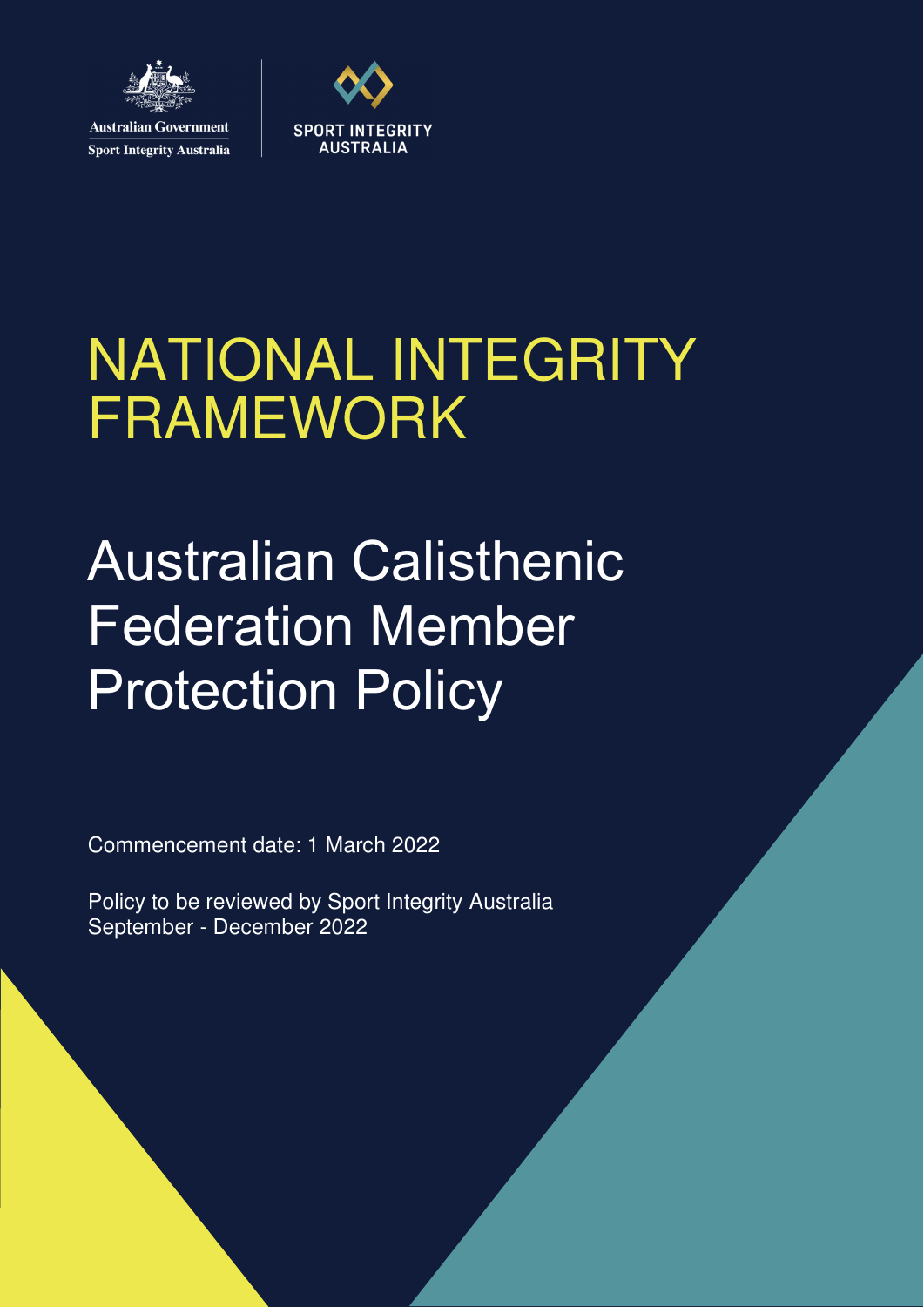# **TABLE OF CONTENTS**

| 1.                                                 | <b>Definitions</b>                                  | 1              |
|----------------------------------------------------|-----------------------------------------------------|----------------|
| 2.                                                 | <b>Jurisdiction</b>                                 | $\mathbf 2$    |
| 2.1                                                | Who the Policy applies to                           | $\overline{2}$ |
| 2.2                                                | When the Policy applies                             | $\overline{2}$ |
| 3.                                                 | <b>Prohibited Conduct</b>                           | $\mathbf 2$    |
| 3.1                                                | <b>Prohibited Conduct</b>                           | $\overline{c}$ |
| 4.                                                 | <b>Complaints, Disputes &amp; Discipline Policy</b> | 3              |
| 5.                                                 | <b>National Integrity Framework</b>                 | 3              |
| <b>SCHEDULE 1 - Examples of Prohibited Conduct</b> |                                                     | 4              |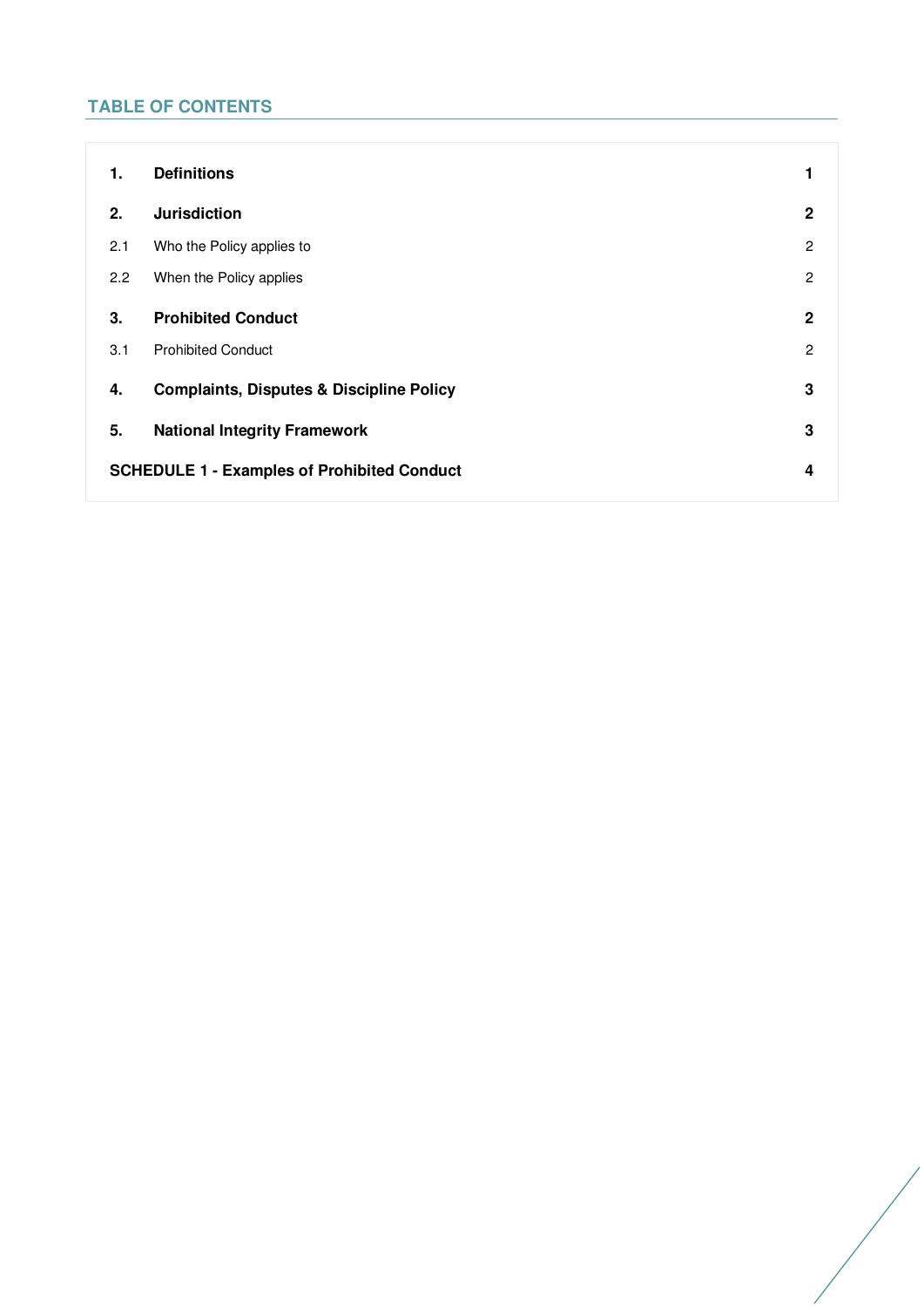## **SUMMARY**

Australian Calisthenic Federation (ACF) is committed to ensuring that everyone involved with Calisthenics is treated with respect and dignity and is protected from abuse, bullying, harassment, sexual misconduct, unlawful discrimination, victimisation and vilification.

This Policy seeks to ensure that everyone involved in Calisthenics is aware of their rights and responsibilities. This Policy sets out the standards of behaviour expected of those involved in Calisthenics and the behaviours that are not acceptable ('Prohibited Conduct').

## **1. Definitions and interpretation**

#### **1.1 Defined terms**

Defined terms not otherwise defined in this Policy have been defined in, and have the meaning given to them in the National Integrity Framework. In this Policy the following words have the corresponding meaning:

**Abuse** means any type of abuse (including physical, emotional, psychological, sexual and inappropriate use of power) that has caused, is causing or is likely to cause harm to a person's wellbeing, whether in person or as the result of a publication viewable by any other person by any means.

**Bullying** means a person or group of people repeatedly and intentionally using words or actions, or the inappropriate use of power, against someone or a group of people to cause distress and risk to their wellbeing.

**Harassment** means any type of behaviour towards a person that they do not want and that is offensive, abusive, belittling or threatening and is reasonably likely to cause harm to the person who is the subject of the harassment.

**Policy** means this Member Protection Policy including any schedules and annexures.

**Prohibited Conduct** means the conduct proscribed at clause 0 of this Policy.

**Relevant Organisation** has the meaning given in the National Integrity Framework.

**Relevant Person** has the meaning given in the National Integrity Framework.

#### **Sexual Misconduct** means:

- **(a) Sexual Harassment,** which is any unwanted or unwelcome sexual behaviour where a reasonable person would anticipate the possibility that the person being harassed would feel offended, humiliated, or intimidated; and
- **(b) Sexual Offences,** which include any criminal offence involving sexual activity or actions of indecency.

### **Unlawful Discrimination** includes:

- **(a) Direct Discrimination,** when a person or group of people is treated less favourably than another person or group, because of a personal characteristic; and
- **(b) Indirect Discrimination,** when an unreasonable rule or policy applies to everyone but has the effect of disadvantaging some people because of a personal characteristic they share, where such personal characteristic is protected by applicable anti-discrimination legislation.

**Victimisation** means subjecting a person, or threatening to subject a person, to any unfair treatment because the person has made, or intends to pursue their right to make, a complaint or lawful disclosure, including under applicable legislation or this Policy, or for supporting another person to take such action.

**Vilification** means a public act, conduct or behaviour that incites hatred, serious contempt for, or revulsion or severe ridicule of, a person or group of people because of a particular characteristic they hold, as covered by applicable legislation, including their race or religion, or homosexuality, transgender or HIV/AIDS status.

### **1.2 Interpretation**

Definitions of Abuse, Bullying, Harassment, Sexual Misconduct, Unlawful Discrimination, Victimisation and Vilification must be read in the context of **Error! Reference source not found.**.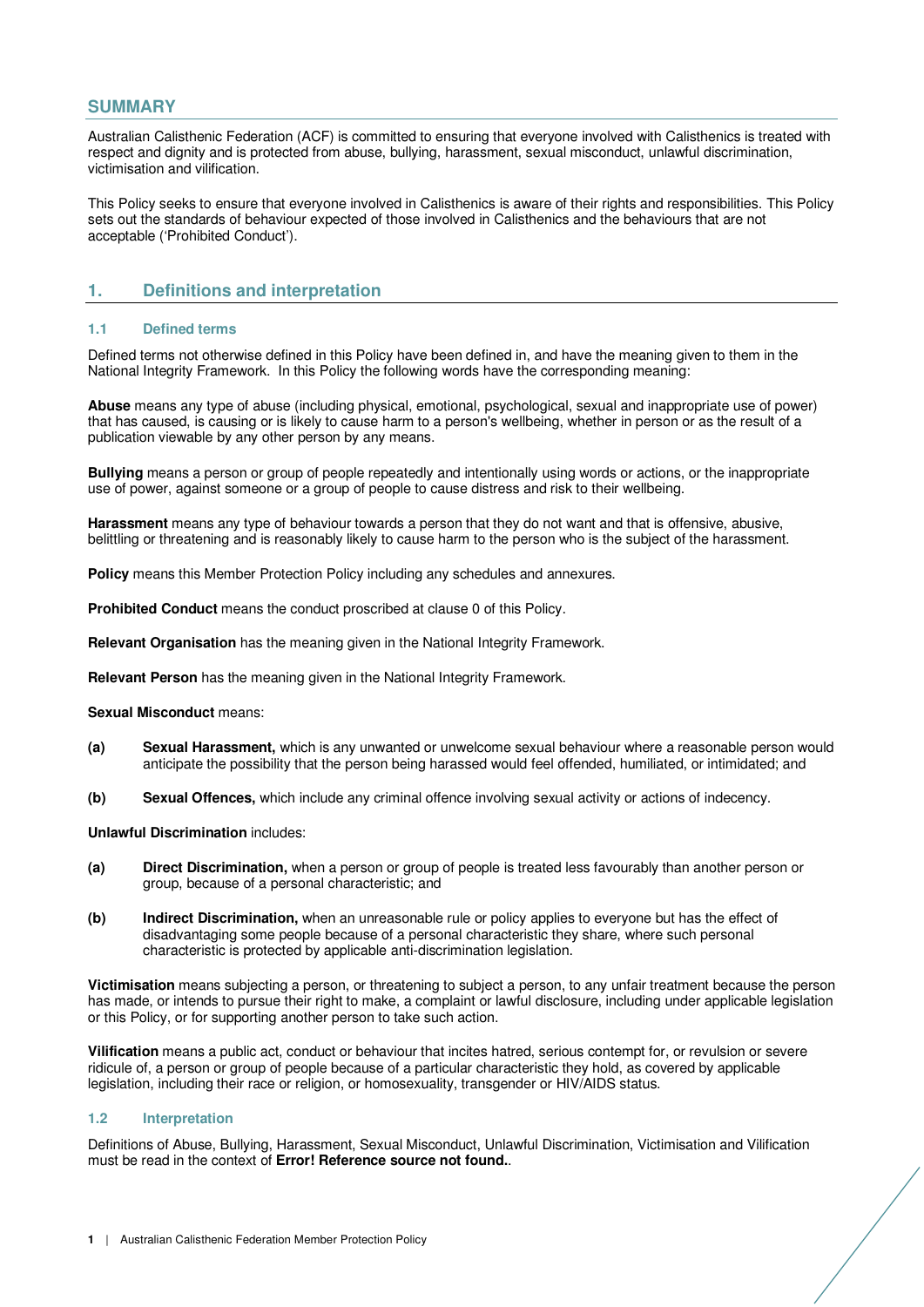## **2. Jurisdiction**

## **2.1 Who the Policy applies to**

This Policy applies to:

- (a) Relevant Persons; and
- (b) Relevant Organisations.

### **2.2 When the Policy applies**

- (a) All Relevant Persons and Relevant Organisations to which this Policy applies must always comply with this Policy (whilst they are a Relevant Person or Relevant Organisation), including:
	- (i) in relation to any dealings they have with Relevant Organisations or their staff, contractors, and representatives;
	- (ii) when dealing with other Relevant Persons or Relevant Organisations in their capacity as a Relevant Person/Relevant Organisation; and
	- (iii) in relation to their Membership or standing as a Relevant Person or Relevant Organisation in general.
- (b) The following is not within the scope of this Policy:
	- (i) where an interaction (including social media interactions) occurs involving one or more Relevant Persons or Relevant Organisations, and the only link or connection between the interaction and Calisthenics is the fact that one or more individuals are Relevant Persons or Relevant Organisations<sup>1</sup>;
	- (ii) where Prohibited Conduct occurs in contravention of this Policy, any subsequent conduct or interaction(s) that, whilst related to the original Prohibited Conduct, no longer directly relates to Calisthenics (even where such conduct or interaction(s) would otherwise be Prohibited Conduct $)^2$ ; and
	- (iii) where the Relevant Organisation determines, in their absolute discretion, that the alleged Prohibited Conduct would be more appropriately dealt with under a different ACF policy, code, rules or regulations.

## **Prohibited Conduct**

## **2.3 Prohibited Conduct**

A Relevant Person or Relevant Organisation commits a breach this Policy when they, either alone or in conjunction with another or others, engage in any of the following conduct against one or more Relevant Persons or Relevant Organisations, in the circumstances outlined in clause 2:

- (a) Abuse;
- (b) Bullying;
- (c) Harassment;
- (d) Sexual Misconduct;
- (e) Unlawful Discrimination;
- (f) Victimisation; or
- (g) Vilification.

 $\overline{\phantom{a}}$ 

SCHEDULE 1 sets out examples of what may constitute Prohibited Conduct under this Policy.

<sup>1</sup> Such as two Members of a Relevant Organisation getting into a verbal or physical argument at a shopping centre, or two Members sending abusive social media messages to each other that have no direct link to Calisthenics.

<sup>&</sup>lt;sup>2</sup> Such as where a Member of a Relevant Organisation allegedly breaches this Policy by physically assaulting another Member at a match, but then the personal grievance(s) between those two individuals spills into issues not directly related to Calisthenics, such as social media abuse or trolling.

**<sup>2</sup>** | Australian Calisthenic Federation Member Protection Policy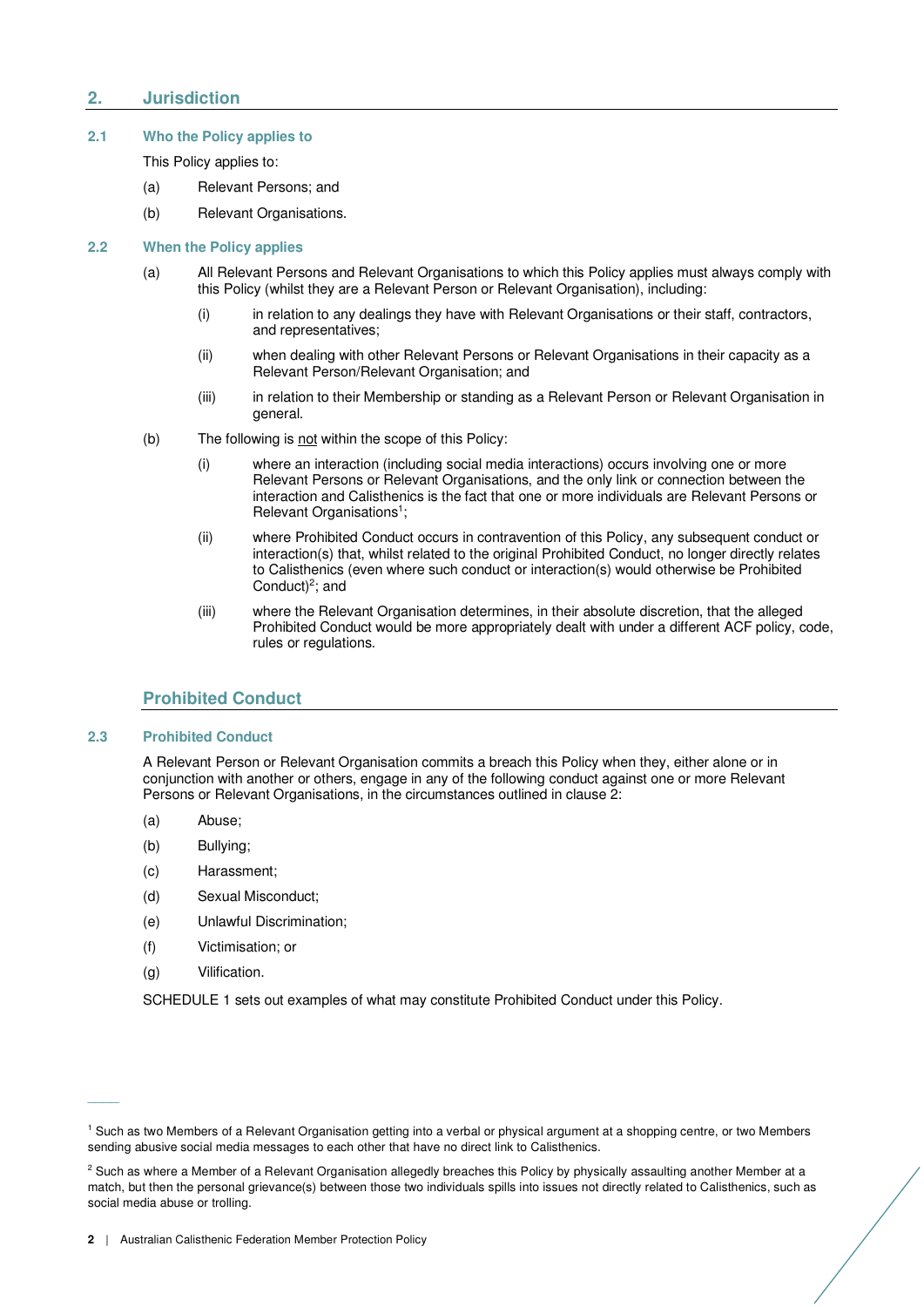## **3. Complaints, Disputes & Discipline Policy**

The Complaints, Disputes and Discipline Policy applies to any alleged Prohibited Conduct, including reports of breaches, of this Policy.

## **4. National Integrity Framework**

The National Integrity Framework applies to this Member Protection Policy. When interpreting this Policy, any provisions inconsistent with the National Integrity Framework apply to the extent of that inconsistency.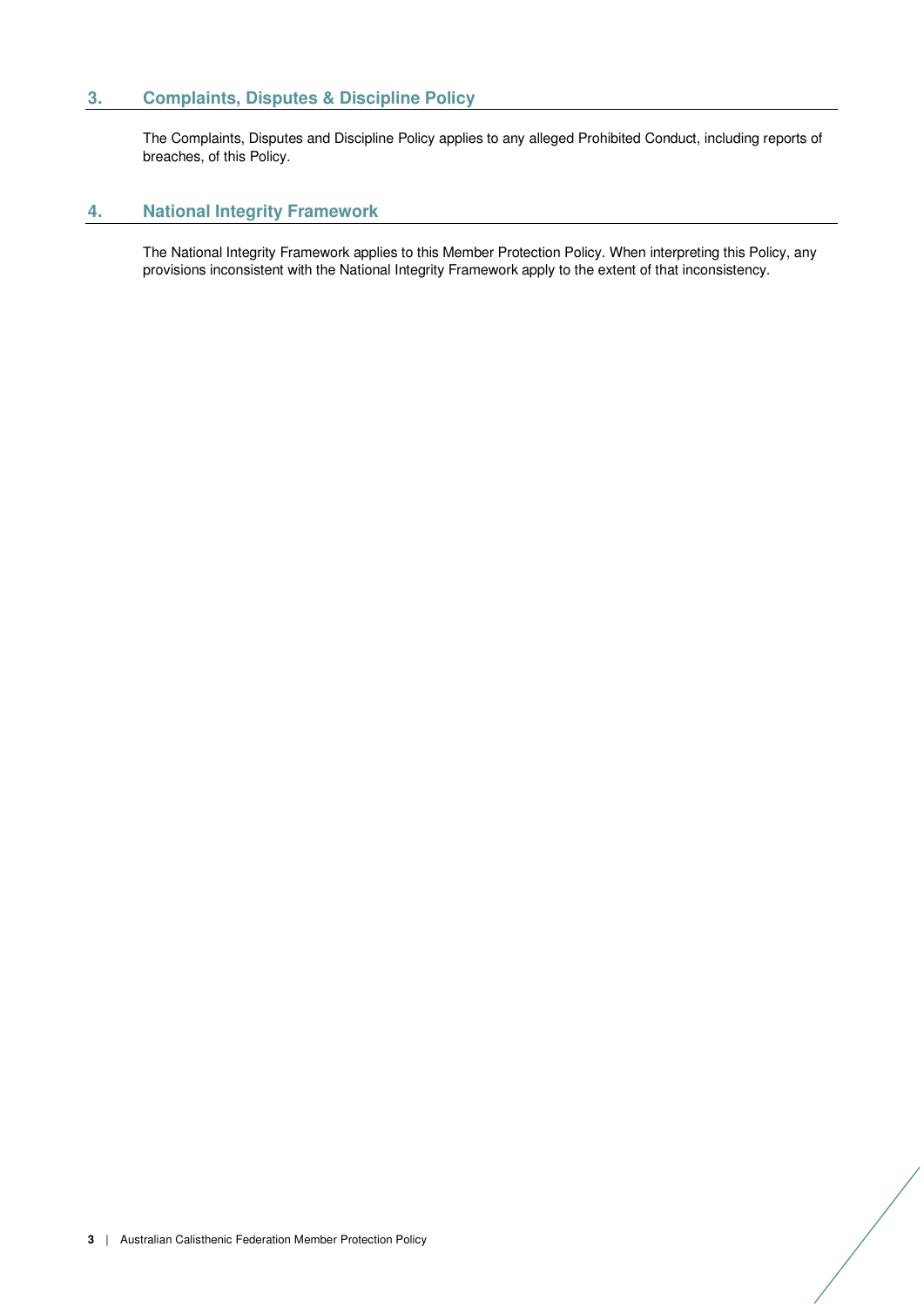## **SCHEDULE 1 - Examples of Prohibited Conduct**

- **1. Abuse** must be behaviour of a nature and level of seriousness which includes, but is not limited to:
	- (a) physical abuse and assault including hitting, slapping, punching, kicking, destroying property, sleep, and food deprivation, forced feeding, unreasonable physical restraint, spitting at another person or biting;
	- (b) sexual abuse including rape and assault, using sexually degrading insults, forced sex or sexual acts, deliberately causing pain during sex, unwanted touching or exposure to pornography, sexual jokes, using sex to coerce compliance;
	- (c) emotional abuse such as repeated and intentional embarrassment in public, preventing or excluding someone from participating in sport activities, stalking, humiliation, or intimidation;
	- (d) verbal abuse such as repeated or severe insults, name calling, criticism, swearing and humiliation, attacks on someone's intelligence, body shaming or aggressive yelling;
	- (e) financial abuse such as restricting access to bank accounts, taking control of finances and money, forbidding someone from working, taking someone's pay and not allowing them to access it;
	- (f) neglect of a person's needs.
- **2. Bullying** must be behaviour of a nature and level of seriousness which includes, but is not limited to, repeatedly:
	- (a) keeping someone out of a group (online or offline);
	- (b) acting in an unpleasant way near or towards someone;
	- (c) giving nasty looks, making rude gestures, calling names, being rude and impolite, constantly negative and teasing;
	- (d) spreading rumours or lies, or misrepresenting someone (i.e. using their social media account to post messages as if it were them);
	- (e) 'fooling around', 'messing about' or other random or supposedly playful conduct that goes too far;
	- (f) harassing someone based on their race, sex, religion, gender, or a disability;
	- (g) intentionally and repeatedly hurting someone physically;
	- (h) intentionally stalking someone; and
	- (i) taking advantage of any power over someone else,

but does not include legitimate and reasonable:

- (a) management action;
- (b) management processes;
- (c) disciplinary action; or
- (d) allocation of activities in compliance with agreed systems.
- **3. Harassment** must be behaviour of a nature and level of seriousness which includes, but is not limited to:
	- (a) telling insulting jokes about racial groups;
	- (b) sending explicit or sexually suggestive emails or text messages;
	- (c) displaying racially offensive or pornographic images or screen savers;
	- (d) making derogatory comments or taunts about someone's race;
	- (e) asking intrusive questions about someone's personal life, including his or her sex life;
	- (f) sexual harassment or any of the above conduct in the workplace by employers, co-workers, and other workplace participants;
	- (g) any of the above conduct in the workplace, based on or linked to a person's disability or the disability of an associate; and
	- (h) offensive behaviour based on race or racial hatred, such as something done in public that offends, insults, or humiliates a person or group of people because of their race, colour or nationality or ethnicity.